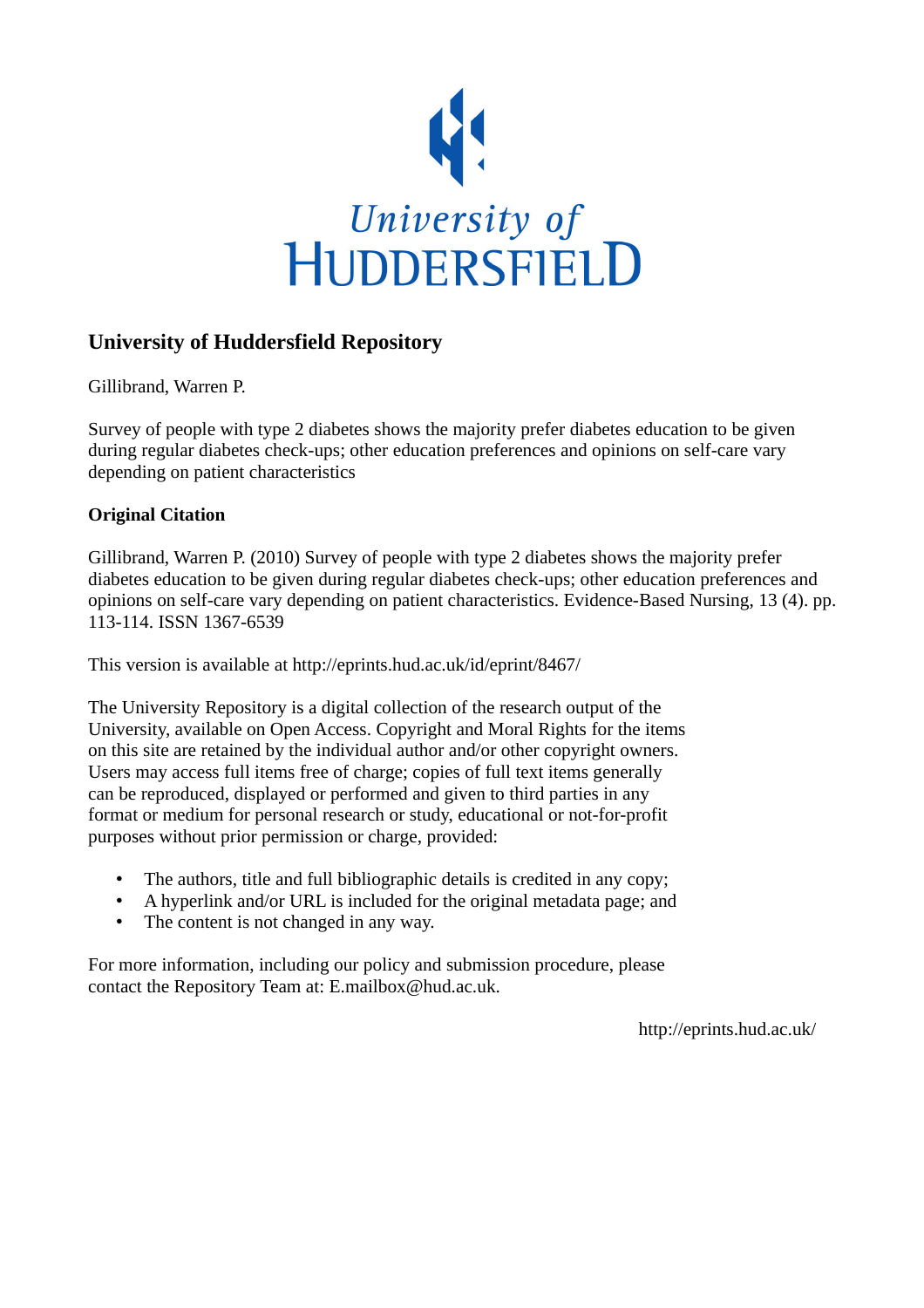| EBN                              | Survey of people with type 2 diabetes shows<br>the majority prefer diabetes education to be<br>given during regular diabetes check-ups; other<br>education preferences and opinions on<br>self-care vary depending on patient<br>characteristics |
|----------------------------------|--------------------------------------------------------------------------------------------------------------------------------------------------------------------------------------------------------------------------------------------------|
|                                  | Warren Gillibrand                                                                                                                                                                                                                                |
|                                  | Evid Based Nurs published online July 28, 2010<br>doi: 10.1136/ebn1085                                                                                                                                                                           |
|                                  | Updated information and services can be found at:<br>http://ebn.bmj.com/content/early/2010/07/27/ebn1085.full.html                                                                                                                               |
|                                  | These include:                                                                                                                                                                                                                                   |
| <b>References</b>                | This article cites 1 articles<br>http://ebn.bmj.com/content/early/2010/07/27/ebn1085.full.html#ref-list-1                                                                                                                                        |
| P < P                            | Published online July 28, 2010 in advance of the print journal.                                                                                                                                                                                  |
| <b>Email alerting</b><br>service | Receive free email alerts when new articles cite this article. Sign up in the<br>box at the top right corner of the online article.                                                                                                              |
|                                  |                                                                                                                                                                                                                                                  |

**Notes**

articles must include the digital object identifier (DOIs) and date of initial publication. priority; they are indexed by PubMed from initial publication. Citations to Advance online prior to final publication). Advance online articles are citable and establish publication yet appeared in the paper journal (edited, typeset versions may be posted when available Advance online articles have been peer reviewed and accepted for publication but have not

**<http://ebn.bmj.com/cgi/reprintform>** To order reprints of this article go to:

**<http://ebn.bmj.com/subscriptions>** To subscribe to Evidence Based Nursing go to: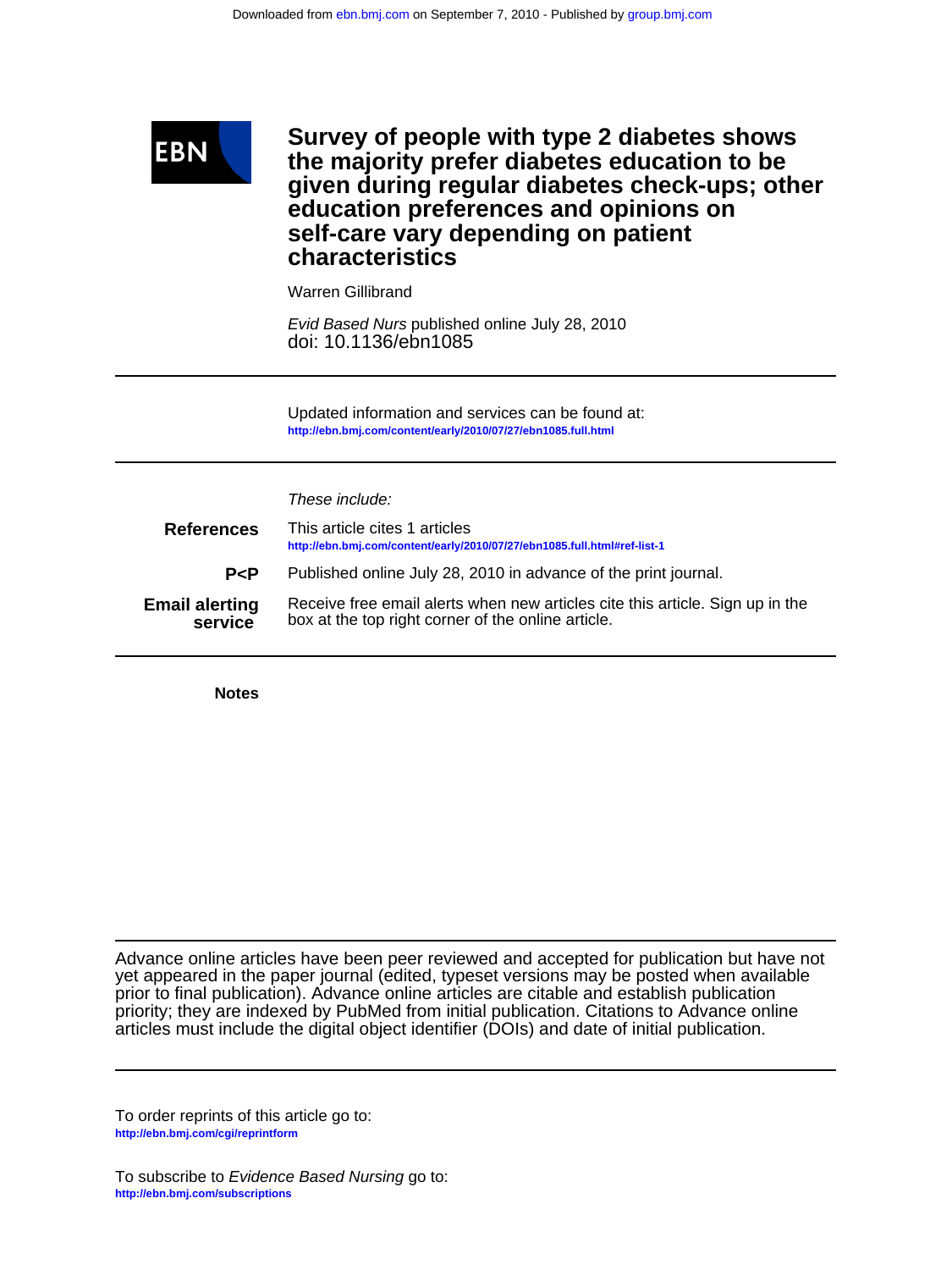Cross sectional study

# Survey of people with type 2 diabetes shows the majority prefer diabetes education to be given during regular diabetes check-ups; other education preferences and opinions on self-care vary depending on patient characteristics

## Warren Gillibrand

#### 10.1136/ebn1085

Department of Nursing & Health Studies, University of Huddersfield, West Yorkshire, UK

#### Correspondence to: **Warren Gillibrand**

Department of Nursing & Health Studies, School of Human and Health Sciences, Harold Wilson Building, Room HW3/28, University of Huddersfield, Queensgate, Huddersfeild HD1 3DH, UK; w.p.gillibrand@hud.ac.uk

Commentary on: **Gorter KJ,** Tuytel GH, de Leeuw JR, *et al.* Preferences and opinions of patients with Type 2 diabetes on education and self-care: a cross-sectional survey. *Diabet Med* 2010;**27**:85–91.

Type 2 diabetes is classified globally as a pandemic affecting all populations, to such an extent, that nearly every human being will have some kind of reference to it. This paper contributes to a widening knowledge base, in a very important aspect of diabetes, related to patient education and its concomitant impact on the ability by a person with diabetes to self-manage their condition. It has been explored, investigated and recognised that high standard, individually tailored, psychosocially orientated patient education will have beneficial, clinical and cost-effective results on disease and quality of life (QoL) outcomes.<sup>1</sup> Patient preferences as to type and mode of delivery of education have not been explored to any great depth in diabetes and indeed in other conditions. There is also a paucity of information regarding which aspects of self-management or self-care patients prefer, or do not prefer, to carry out in order to maintain optimal biophysical and psychosocial outcomes.

This research used a standard questionnaire survey design in people with type 2 diabetes attending diabetes services in primary care hospital out-patient settings. The aim was to investigate the association between preferences of patients to the setting of education, the educator and self-care activities. The questionnaire measured four different multinomial outcomes related to patient preferences and assessed potential determinants of preferences against age, gender, educational level, ethnicity and setting and other parameters. The questionnaire responses were analysed for descriptive outcomes, and logistic regression analysis was used to assess possible associations. These were expressed as ORs using a backward stepwise method. The main results were that in 994 questionnaires analysed, 80% of participants preferred diabetes education during their check up appointment, patients taking insulin preferred education by nurses, and patients with 'eating disinhibition' found taking medication and following a healthy diet as having the most burden. The main conclusion the authors make is that healthcare workers should aim to provide individualised education to people newly diagnosed with type 2 diabetes.

#### **Methodological issues in survey design**

The sample, it appears was one of convenience, taken from consecutive attending patients to their general practitioner or hospital specialist. There were considerably more respondents from primary than secondary care and

indeed differences in demography, and diabetes-related measures, were noted by the authors. It is possible that this may have skewed the results; however, it is probably representative of the split in service delivery and therefore offers some validity.

In terms of the outcome measures within the questionnaire, these appear standard, with use of the European QoL Scale, the European QoL visual analogue scale and three subscales from the Diabetes Health Profile. There is some debate in the diabetes-related literature about the use of generic QoL scales in specific conditions, and there are validated diabetes specific QoL scales available, which might have produced more detailed and accurate responses for people with diabetes. Most research in diabetes focuses on one typology for robust validity reasons; however, it is interesting to note that one of the significant results was related to patients taking insulin, preferring the nurse to deliver education. On average, half of people with type 2 diabetes will become insulin requiring, related to duration and decreasing insulin production and sensitivity, and the authors acknowledge this in the discussion. Considering that all people with type 1 diabetes require insulin, it might have been interesting to compare preference of educator, in this type, as a subgroup analysis. The authors acknowledge some limitations which was essentially a very robust study; for example the very low percentage of non-Western ethnicity, which is not representative of the global prevalence of type 2 diabetes but possibly representative of the ethnic minority population in the Netherlands.

### **Important clinical recommendations for nursing practice**

This research contributes some much needed information on patients' preference for education and selfmanagement, as there is a distinct paucity of research in this area. Indeed, the authors make reference to a study which explored similar concepts, which is over 30 years old, and was conducted in a different context. The systematic review conducted by the American researchers probably provided some comparable recommendations to this research, and points towards patient preferences of non-medical educators and incorporated within their general diabetes care programme.

This study was conducted within a state/private funded healthcare system and because of its robust